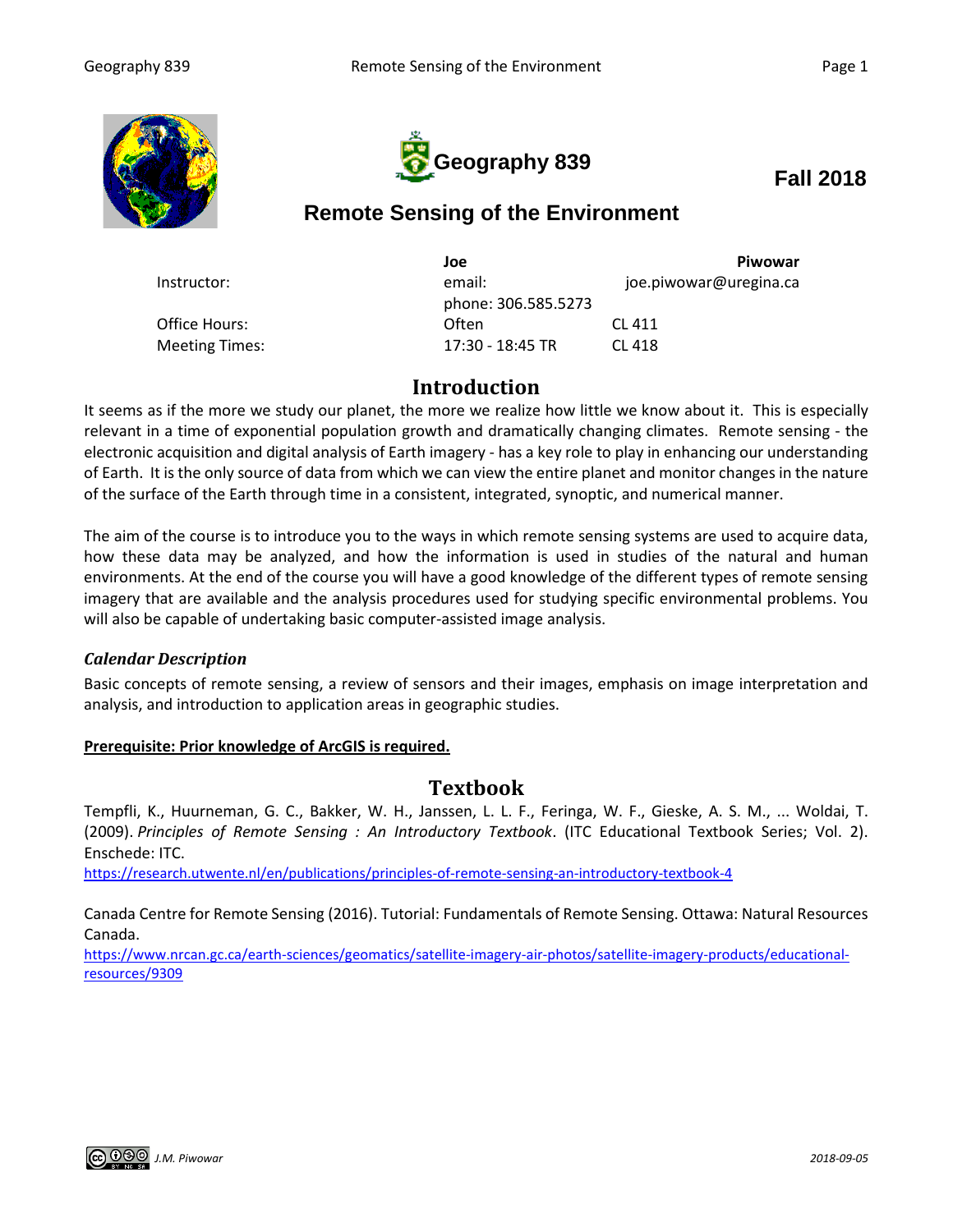## **Assignments and Grading**

| Labs                                 | 30% (6 x 5%) |
|--------------------------------------|--------------|
| <b>Application of Remote Sensing</b> | 5%           |
| Research Paper                       | 65%          |

- All assignments will have a due date clearly printed on the top. Late assignments will lose 10% per day late.
- I encourage you to work together to solve course related problems. All submitted work, however, must be original (i.e. using your own words), unless otherwise specified.
- You require a USB memory stick (5 Gb or larger) for saving image data files.

#### *Labs*

There are 6 Lab Assignments that are designed to give you experience in key aspects of remote sensing. You will be using the image analysis components of the *ArcGIS* geographic information system to examine and interpret a variety of remotely sensed imagery. I will be giving you a 1-year license to run *ArcGIS* on your own computer. *ArcGIS* is also accessible on the computers in the library.

#### *Application of Remote Sensing*

Find a research article about an interesting application of remote sensing and make a brief presentation about it to the class. Application Presentations will be a regular part of each lecture starting in October. A presentation schedule will be posted on UR Courses during the second week of the semester. Details on how to structure your Application Presentation will be distributed next week. No marks will be assigned if you miss your scheduled presentation day or if you fail to hand in a presentation description.

#### *Term Paper*

Find a research article about an interesting and repeatable application of Landsat imagery and repeat the analysis using a different data set. Prepare your own research article that describes your work. Your term paper should demonstrate a combination of remote sensing image analysis and literature review.

#### *Tip: You may use your article as the basis for your Application presentation.*

The term paper is due on **December 17** and worth 65% of your final mark. Marks will be awarded based on the following criteria. Excellent term papers will be manuscripts suitable for publication in a refereed journal.

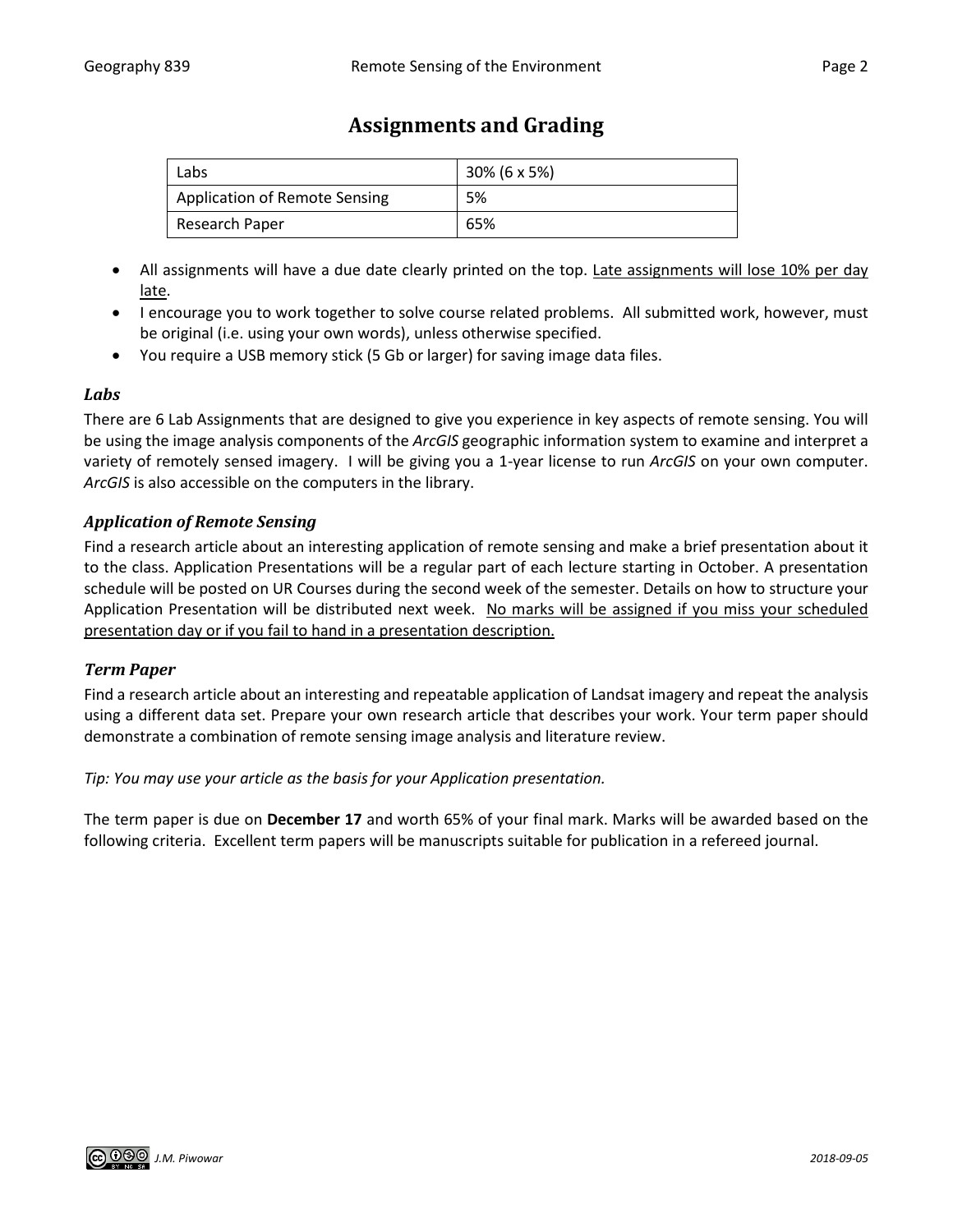# **Geography 839 Term Paper Grading Rubric**

| <b>Introduction</b>                                                                                          | 15 marks |
|--------------------------------------------------------------------------------------------------------------|----------|
| Introduction to what you were trying to accomplish.<br>٠                                                     |          |
| A review of the published literature that demonstrates a strong<br>$\bullet$<br>understanding of the issues. |          |
|                                                                                                              |          |
| <b>Methods</b>                                                                                               | 10 marks |
| Description of the study area.<br>$\bullet$                                                                  |          |
| Description of data used in the analysis.<br>$\bullet$                                                       |          |
| A detailed description of your analysis approach.                                                            |          |
|                                                                                                              |          |
| <b>Results - Graphics</b>                                                                                    | 10 marks |
| Results of analysis (images, maps, graphs, or tables where relevant)                                         |          |
|                                                                                                              |          |
| <b>Results - Documentation</b>                                                                               | 15 marks |
| Interpretation of results.                                                                                   |          |
|                                                                                                              |          |
| <b>Conclusions</b>                                                                                           | 10 marks |
| Summary of findings.<br>٠                                                                                    |          |
| Statement of limitations.<br>٠                                                                               |          |
| Recommendations for further analysis.                                                                        |          |
|                                                                                                              |          |
| <b>General Presentation</b>                                                                                  | 5 marks  |
| Neat and concise reporting.<br>٠                                                                             |          |
| Spelling / grammar.<br>٠                                                                                     |          |
| Organization - Report is well laid-out using appropriate sections.                                           |          |
| Exceptional report design and presentation.                                                                  |          |